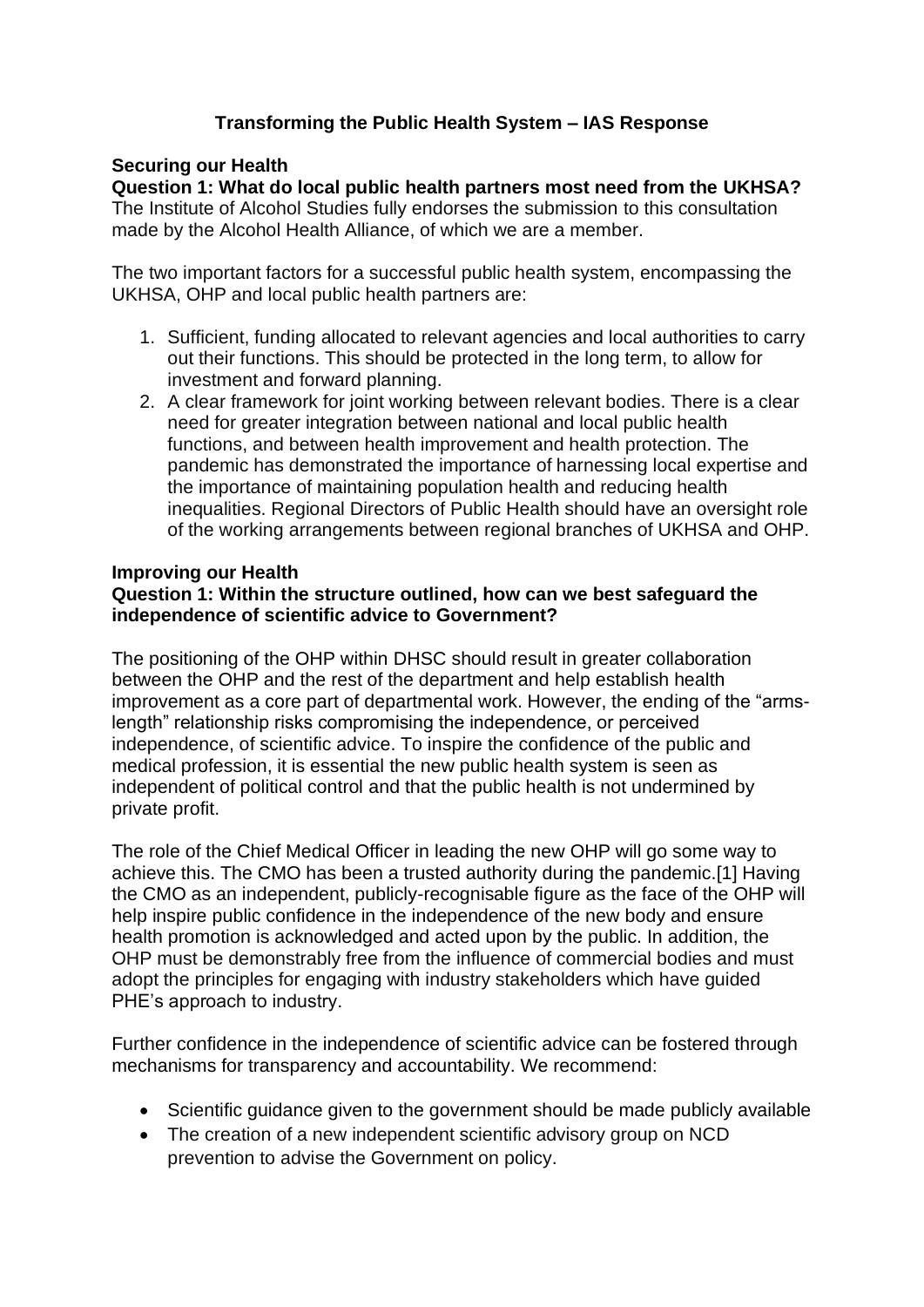- OHP must have adequate data and analytical expertise in-house to reduce the risk of a loss of expertise resulting the transfer of intelligence and analytic functions into the DHSC and UKHSA.
- Partnerships with civil society must continue to ensure the ongoing input of external expertise.

[1] YouGov polling showed Chris Whitty had the highest level of trust of all individuals polled:

https://docs.cdn.yougov.com/asxilprf2a/Internal\_COVIDConfidence\_200922.pdf

# **Question 2: Where and how do you think system-wide workforce development can be best delivered?**

Workforce has been identified by the Health Secretary as one of his three areas of concern for the NHS, alongside prevention and technology.[1] This is a further area where greater funding and coordination between relevant agencies are necessary. Funding should be set aside for areas identified as being at-risk of skills shortages in the future, such as addiction psychiatry. We also recommend that Health Education England, the new OHP and the DHSC work together to develop an Alcohol Workforce Strategy to sit alongside the new Addictions Strategy.

[1] DHSC (2018) Matt Hancock: my priorities for the health and social care system: [https://www.gov.uk/government/speeches/matt-hancock-my-priorities-for-the-health](https://www.gov.uk/government/speeches/matt-hancock-my-priorities-for-the-health-and-social-care-system)[and-social-care-system](https://www.gov.uk/government/speeches/matt-hancock-my-priorities-for-the-health-and-social-care-system)

### **Question 3: How can we best strengthen joined-up working across government on the wider determinants of health?**

The focus on a whole government approach to public health set out in the policy paper is welcome. The pandemic has demonstrated that population health is a necessary prerequisite for government policy, within the DHSC and beyond.

We are optimistic that the creation of a ministerial prevention board will result in greater cross-departmental support for effective alcohol control policies, leading to bolder action from Government. Until now, we have not seen government support for the evidence-based and cost-effective measures needed to reduce alcohol harm. The increased focus on preventable ill-health in the Prevention Green Paper was welcome but its policies relating to alcohol did not go far enough to curb the increasing health harms from alcohol use and the burden this places on the NHS (alcohol is linked to 1.26 million hospital admissions annually and its estimated cost to cost the NHS in England £3.5bn). [1] For health policy to have the primacy it deserves, the new prevention board should be chaired by the Secretary of State for Health.

The centrality of public health across government should be fully supported by an evidence-based culture within the civil service, driven by a common framework of priorities and metrics across Government, along the lines of the Public Health Outcomes Framework.

#### [1]

PHE. Local alcohol profiles for England. <https://fingertips.phe.org.uk/profile/local-alcohol-profiles>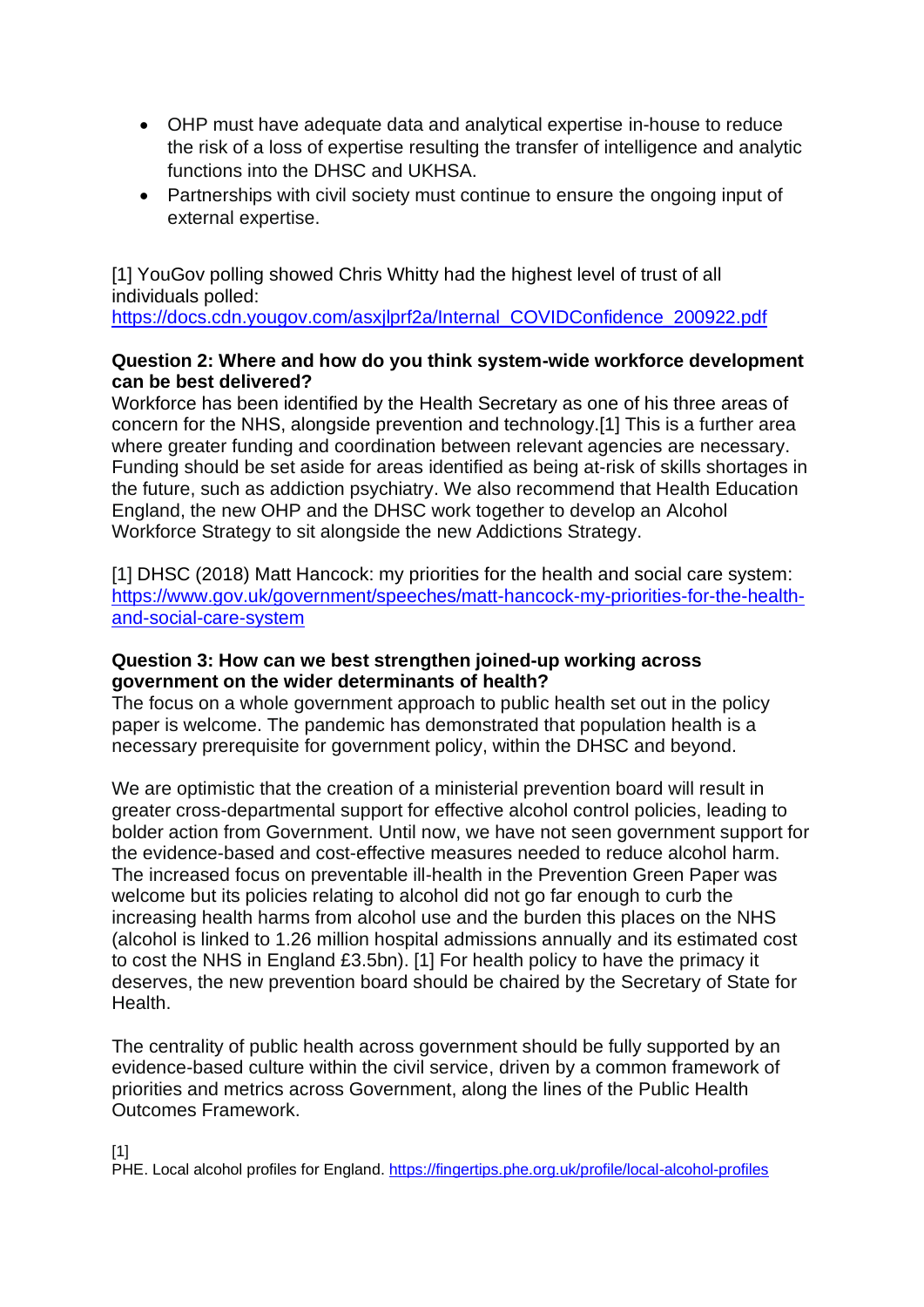Home Office (2012) Impact assessment: a minimum unit price for alcohol. [https://assets.publishing.service.gov.uk/government/uploads/system/uploads/attach](https://assets.publishing.service.gov.uk/government/uploads/system/uploads/attachment_data/file/157763/ia-minimum-unit-pricing.pdf) [ment\\_data/file/157763/ia-minimum-unit-pricing.pdf](https://assets.publishing.service.gov.uk/government/uploads/system/uploads/attachment_data/file/157763/ia-minimum-unit-pricing.pdf)

### **Question 4: How can we design or implement these reforms in a way that best ensures prevention continues to be prioritised over time?**

The proposals to keep the health improvement function that is currently within PHE together in one new successor body will help to secure the continued prioritisation of prevention and avoid the fragmentation of health improvement.

Continued departmental funding for prevention is essential to ensure it remains a priority over time. Existing funding and staffing levels allocated to health improvement should be used as a baseline for the transfer of functions. To avoid the risk of redeployment of resources within the DHSC following the incorporation of health improvement, the Government should set out a commitment to a long-term, specific and ring-fenced budget for health improvement within the department.

Sufficient funding for local authorities is essential to the success of the future arrangements. The IPPR think tank estimated a £850 million decline in net public health expenditure between 2014/15 and 2019/20, with drug and alcohol services seeing the greatest declines in spending.[1] Getting treatment to those who need it would significantly reduce the burden of alcohol on the NHS - just 9% of people with alcohol dependence account for 59% of inpatient alcohol-related admissions.[2]

Transparency is essential to maintain the public's faith in the new public health system. This will be more of a challenge for the OHP as part of a government department than for PHE as a non-departmental public body. The measures recommended in response to question six will help to ensure transparency.

[1] IPPR (2019) Hitting the poorest worst? How public health cuts have been experienced in England's most deprived communities <https://www.ippr.org/blog/public-health-cuts>

[2] Drummond et al (2018) Assertive outreach for high-need, high-cost alcoholrelated frequent NHS hospital attenders: the value-based case for investment.

### **Strengthening our national response**

### **Question 1: How can we strengthen the local authority and Director of Public Health role in addressing the full range of issues that affect the health of local populations?**

Local authorities should be involved at every level of the public health transformation and their views taken into account. Local authorities have previously called for greater resources and more powers to allow them to carry out their public health functions, such as the ability to better control the proliferation of licensed venues in their areas through public health as a licensing objective. A government consultation on the devolution of such powers to local authorities will help to strengthen local authorities' roles.

### **Question 2: How do we ensure that future arrangements encourage effective collaboration between national, regional and local actors across the system?**